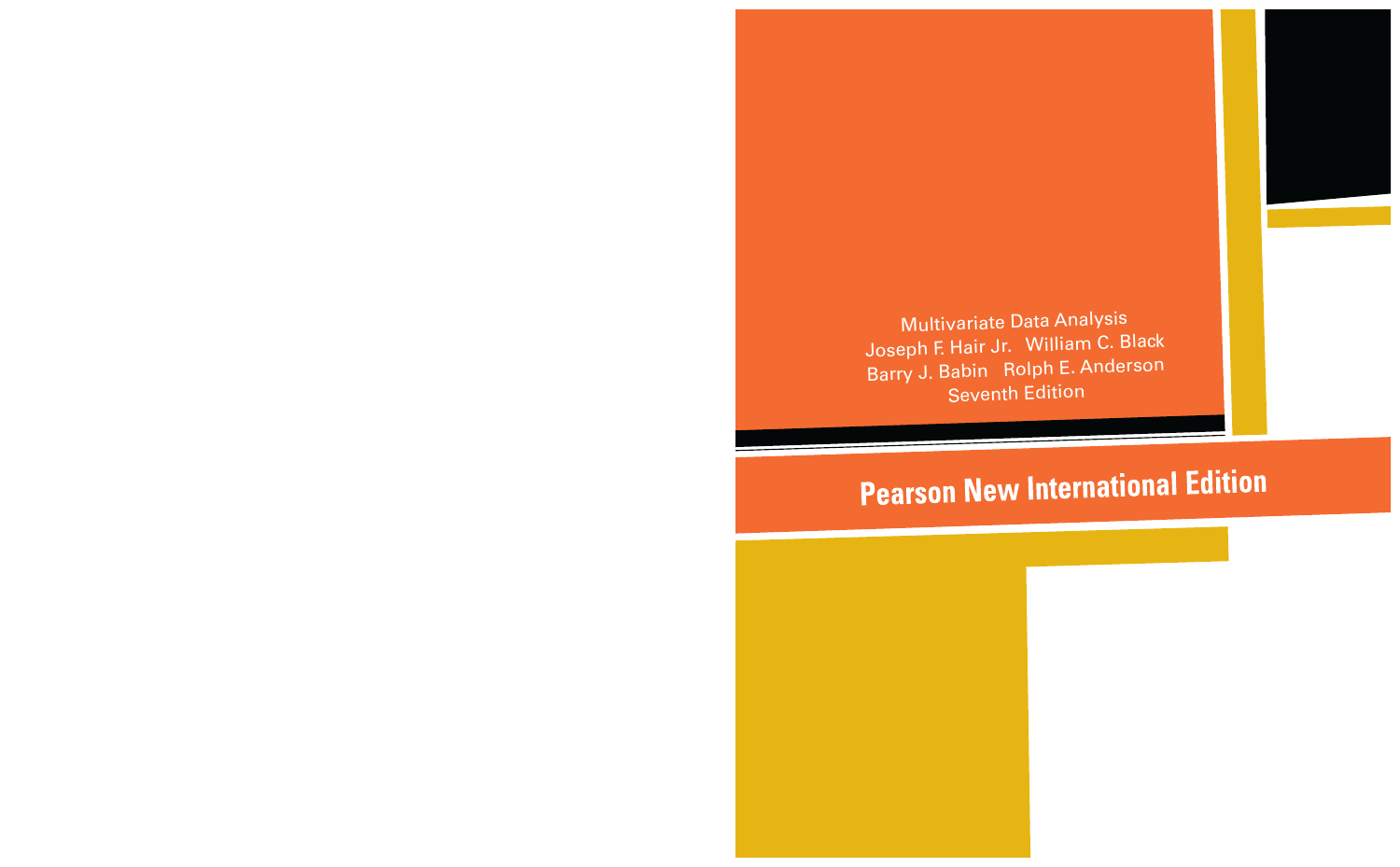**Pearson Education Lim ited** Edinburgh Gate Harlow Essex CM20 2JE England and Associated Com panies throughout the world

Visit us on the World Wide Web at: www.pearsoned.co.uk

© Pearson Education Lim ited 2014

All rights reserved. No part of this publication m ay be reproduced, stored in a retrieval system , or transm itted in any form or by any means, electronic, mechanical, photocopying, recording or otherwise, without either the prior written perm ission of the publisher or a licence perm itting restricted copying in the United Kingdom issued by the Copyright Licensing Agency Ltd, Saffron House, 6–10 Kirby Street, London EC1N 8TS.

All tradem arks used herein are the property of their respective owners. The use of any tradem ark in this text does not vest in the author or publisher any tradem ark ownership rights in such trademarks, nor does the use of such trademarks imply any affiliation with or endorsement of this book by such owners.



ISBN 10: 1-292-02190-X ISBN 13: 978-1-292-02190-4

# **British Library Cataloguing- in- Publication Data** A catalogue record for this book is available from the British Library

Printed in the United States of America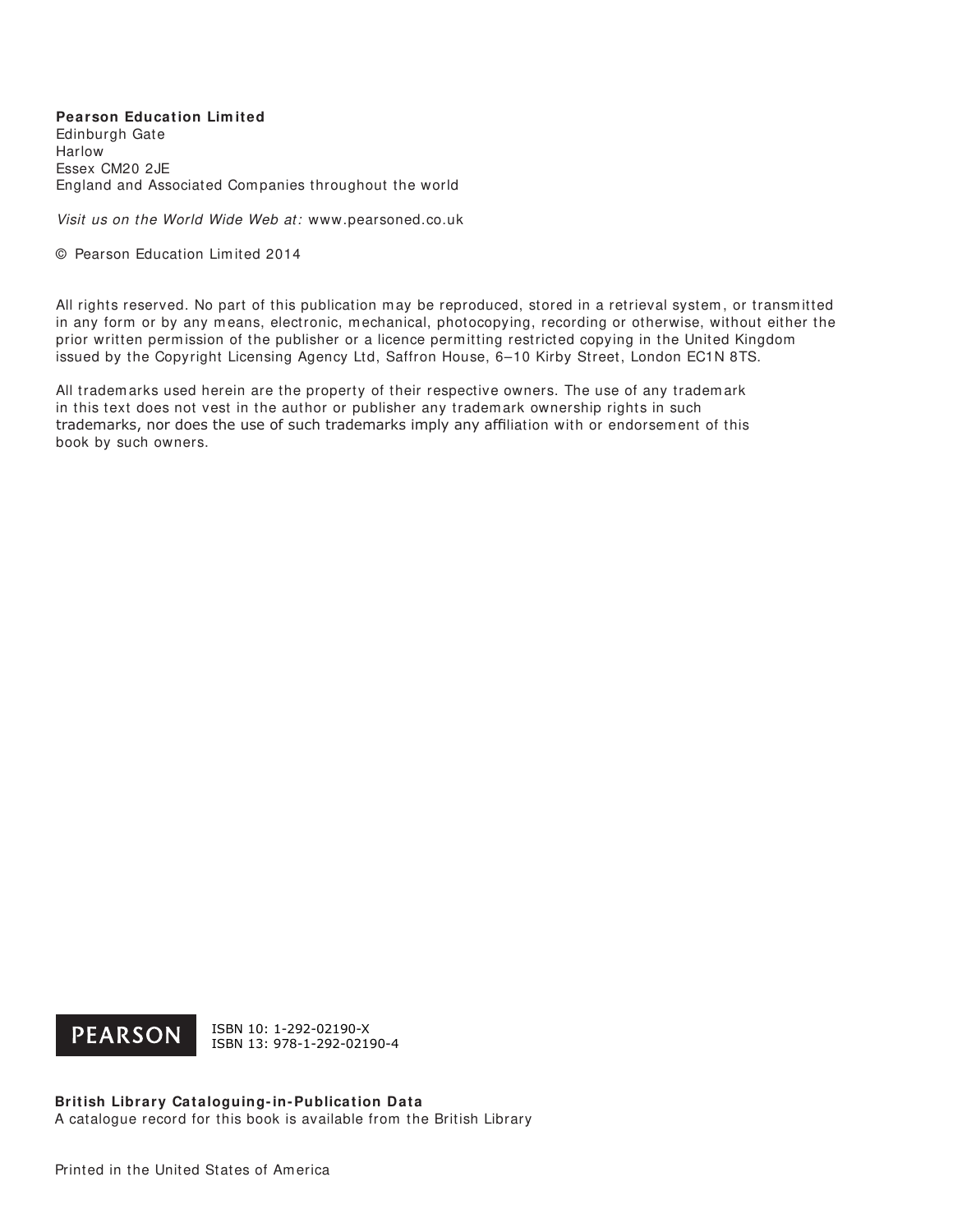

so, we use the partial regression plot for each independent variable in the equation. In Figure 11 we see that the relationships for  $X_6$ ,  $X_9$ , and  $X_{12}$  are reasonably well defined; that is, they have strong and significant effects in the regression equation. Variables  $X_7$  and  $X_{11}$  are less well defined, both in slope and scatter of the points, thus explaining their lesser effect in the equation (evidenced by the smaller coefficient, beta value, and significance level). For all five variables, no nonlinear pattern is shown, thus meeting the assumption of linearity for each independent variable.

**Homoscedasticity.** The next assumption deals with the constancy of the residuals across values of the independent variables. Our analysis is again through examination of the residuals (Figure 10), which shows no pattern of increasing or decreasing residuals. This finding indicates homoscedasticity in the multivariate (the set of independent variables) case.

**Independence of the Residuals.** The third assumption deals with the effect of carryover from one observation to another, thus making the residual not independent. When carryover is found in such instances as time series data, the researcher must identify the potential sequencing variables (such as time in a time series problem) and plot the residuals by this variable. For example, assume that the identification number represents the order in which we collect our responses. We could plot the residuals and see whether a pattern emerges.

In our example, several variables, including the identification number and each independent variable, were tried and no consistent pattern was found. We must use the residuals in this analysis, not the original dependent variable values, because the focus is on the prediction errors, not the relationship captured in the regression equation.

**Normality.** The final assumption we will check is normality of the error term of the variate with a visual examination of the normal probability plots of the residuals.

As shown in Figure 12, the values fall along the diagonal with no substantial or systematic departures; thus, the residuals are considered to represent a normal distribution. The regression variate is found to meet the assumption of normality.

**Applying Remedies for Assumption Violations.** After testing for violations of the four basic assumptions of multivariate regression for both individual variables and the regression variate, the researcher should assess the impact of any remedies on the results.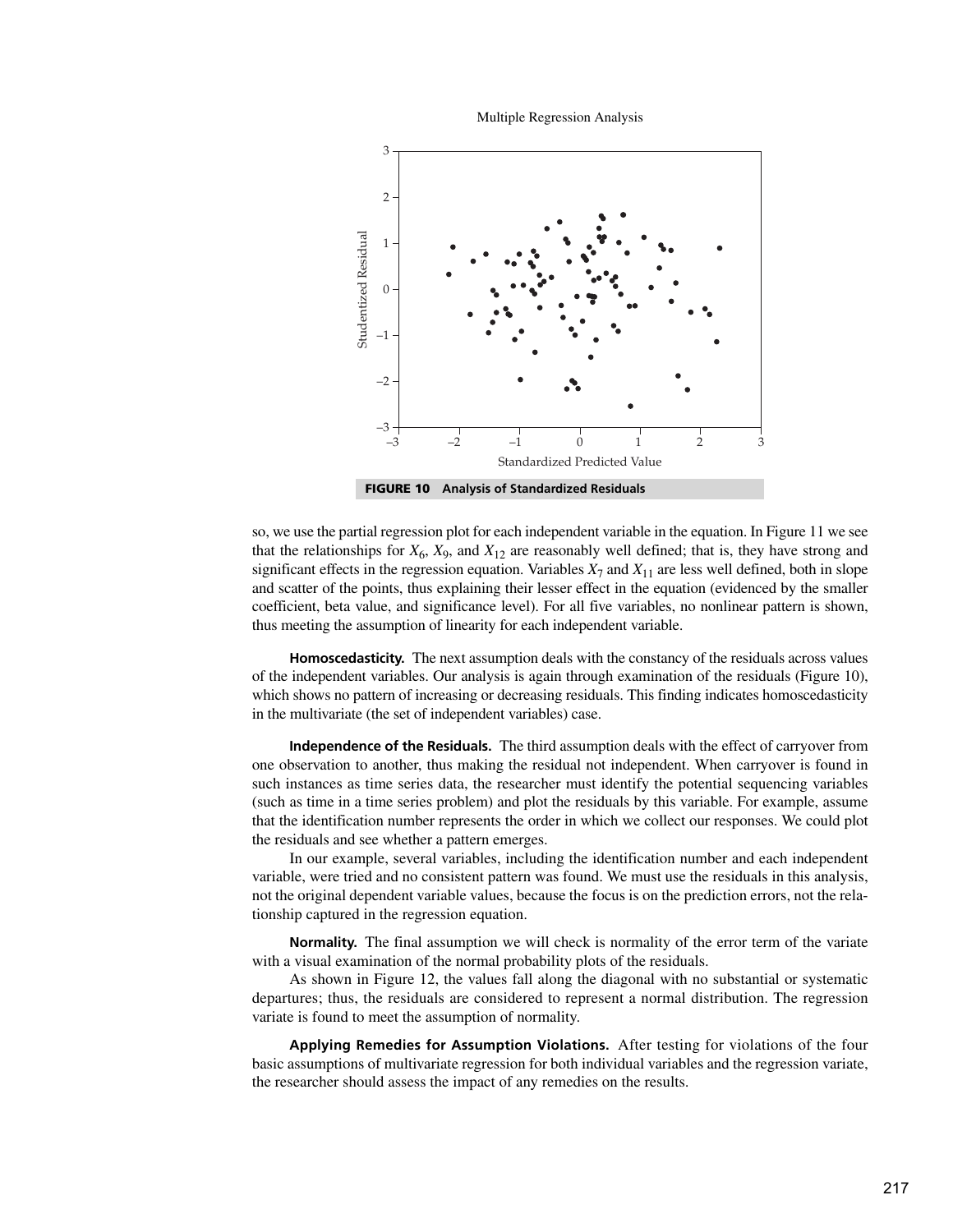



In an examination of individual variables, the only remedies needed are the transformations of  $X_6$ ,  $X_7$ ,  $X_{12}$ ,  $X_{13}$ ,  $X_{16}$ , and  $X_{17}$ . A set of differing transformations were used, including the squared term  $(X_6$  and  $X_{16}$ ), logarithm  $(X_7)$ , cubed term  $(X_{13})$ , and inverse  $(X_{16})$ . Only in the case of *X*<sup>12</sup> did the transformation not achieve normality. If we substitute these variables for their original values and reestimate the regression equation with a stepwise procedure, we achieve almost identical results. The same variables enter the equation with no substantive differences in either the estimated coefficients or overall model fit as assessed with  $R<sup>2</sup>$  and standard error of the estimate. The independent variables not in the equation still show nonsignificant levels for entry—even those that were transformed. Thus, in this case, the remedies for violating the assumptions improved the prediction slightly but did not alter the substantive findings.

**IDENTIFYING OUTLIERS AS INFLUENTIAL OBSERVATIONS** For our final analysis, we attempt to identify any observations that are influential (having a disproportionate impact on the regression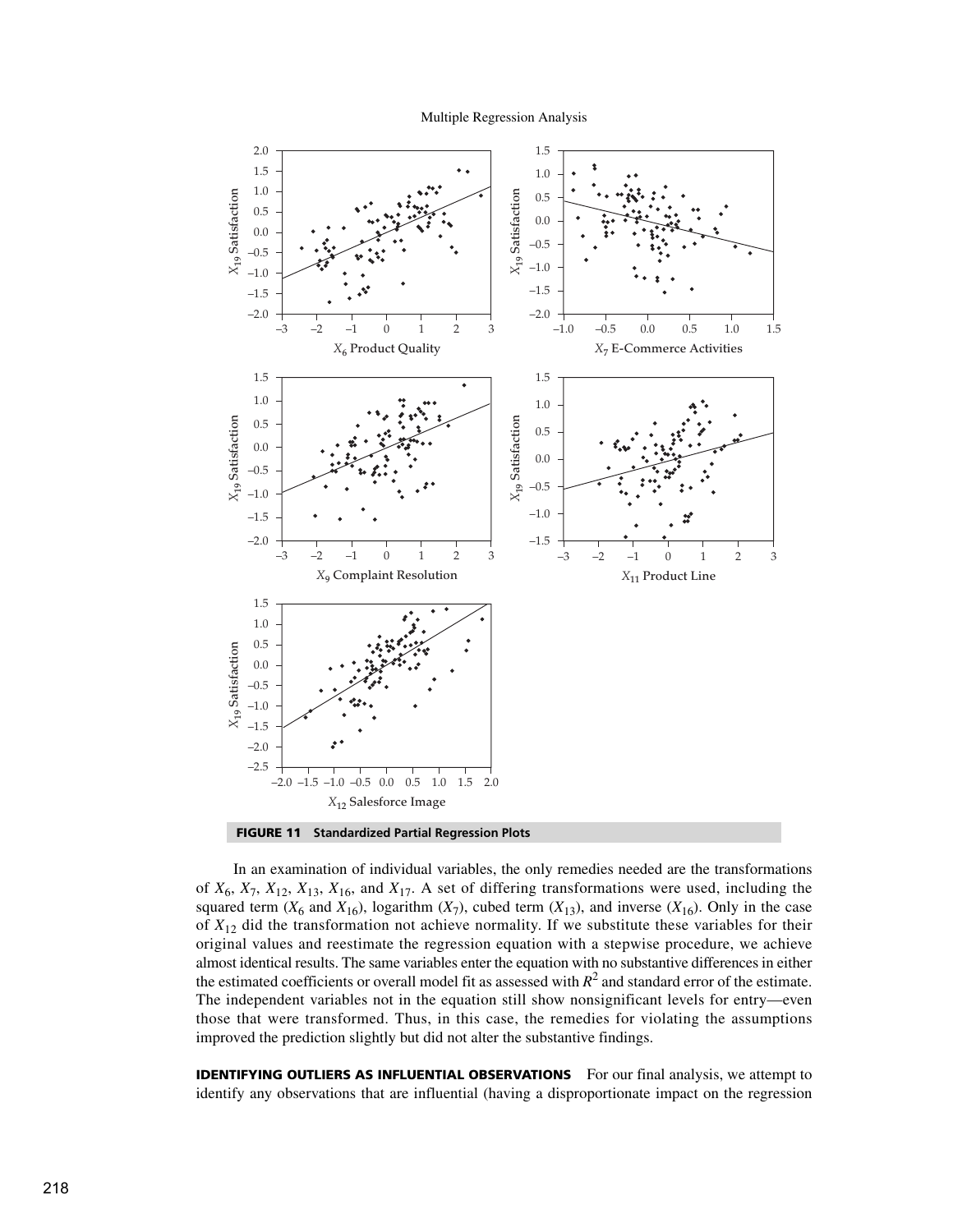

FIGURE 12 **Normal Probability Plot: Standardized Residuals**

results) and determine whether they should be excluded from the analysis. Although more detailed procedures are available for identifying outliers as influential observations, we address the use of residuals in identifying outliers in the following section.

The most basic diagnostic tool involves the residuals and identification of any outliers—that is, observations not predicted well by the regression equation that have large residuals. Figure 13 shows the studentized residuals for each observation. Because the values correspond to *t* values, upper and lower limits can be set once the desired confidence interval has been established. Perhaps the most widely used level is the 95% confidence interval ( $\alpha$  = .05). The corresponding *t* value is 1.96, thus identifying statistically significant residuals as those with residuals greater than this value  $(1.96)$ . Seven observations can be seen in Figure 13  $(2, 10, 20, 45, 52, 80, \text{ and } 99)$  to have significant residuals and thus be classified as outliers. Outliers are important because they are observations not represented by the regression equation for one or more reasons, any one of which may be an influential effect on the equation that requires a remedy. **Example 19**<br> **Cookieved**<br> **Cookieved**<br> **Cookieved**<br> **Cookieved**<br> **Cookieved**<br> **Cookieved**<br> **Cookieved**<br> **Cookieved**<br> **Cookieved**<br> **Cookieved**<br> **Cookieved**<br> **Cookieved**<br> **Cookieved**<br> **Cookieved**<br> **Cookieved**<br> **Cookieved**<br>

Examination of the residuals also can be done through the partial regression plots (see Figure 11). These plots help to identify influential observations for each independent–dependent variable relationship. Consistently across each graph in Figure 11, the points at the lower portion are those observations identified as having high negative residuals (observations 2, 10, 20, 45, 52, 80, and 99 in Figure 13). These points are not well represented by the relationship and thus affect the partial correlation as well.

More detailed analyses to ascertain whether any of the observations can be classified as influential observations, as well as what may be the possible remedies, are discussed in the supplement to this chapter available on the Web at www.pearsonhighered.com/hair or www.mvstats.com.

# Stage 5: Interpreting the Regression Variate

With the model estimation completed, the regression variate specified, and the diagnostic tests that confirm the appropriateness of the results administered, we can now examine our predictive equation based on five independent variables  $(X_6, X_7, X_9, X_{11}, \text{ and } X_{12})$ .

INTERPRETATION OF THE REGRESSION COEFFICIENTS The first task is to evaluate the regression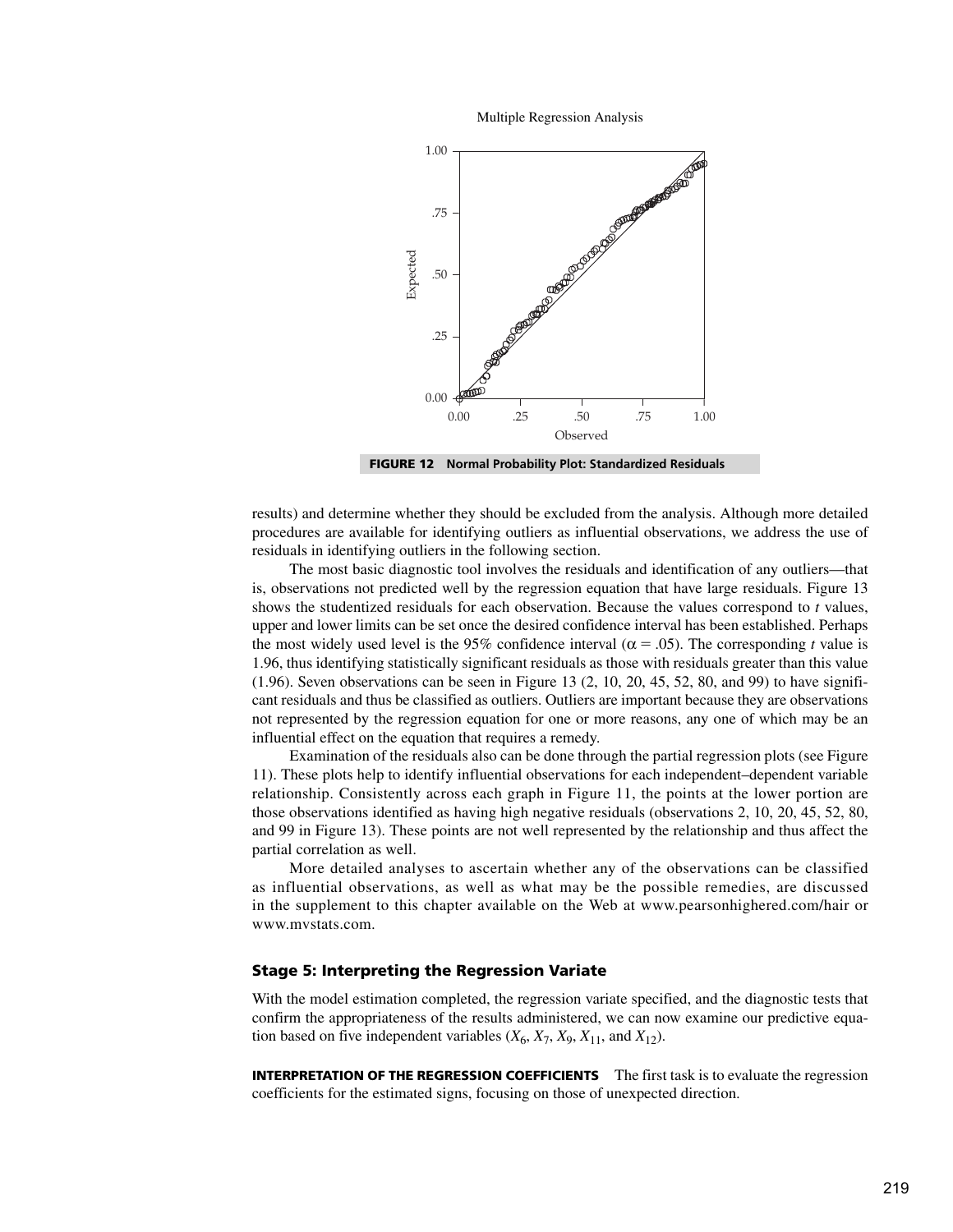



The section of Table 11 headed "Variables Entered into the Regression Equation" yields the prediction equation from the column labeled "Regression Coefficient: B." From this column, we read the constant term  $(-1.151)$  and the coefficients  $(.319, .369, .775, -.417,$  and  $.174)$  for  $X_9, X_6$ ,  $X_{12}$ ,  $X_7$ , and  $X_{11}$ , respectively. The predictive equation would be written

$$
Y = -1.151 + .319X_9 + .369X_6 + .775X_{12} + (-.417)X_7 + .174X_{11}
$$

*Note:* The coefficient of  $X_7$  is included in parentheses to avoid confusion due to the negative value of the coefficient.

With this equation, the expected customer satisfaction level for any customer could be calculated if that customer's evaluations of HBAT are known. For illustration, let us assume that a customer rated HBAT with a value of 6.0 for each of these five measures. The predicted customer satisfaction level for that customer would be

Predicted Customer = -1.151 + .319 \* 6 + .369 \* 6 + .775 \* 6 + (-.417) \* 6 + .174 \* 6 Satisfaction = -1.151 + 1.914 + 2.214 + 4.650 - 2.502 + 1.044 = 6.169

We first start with an interpretation of the constant. It is statistically significant (significance = .023), thus making a substantive contribution to the prediction. However, because in our situation it is